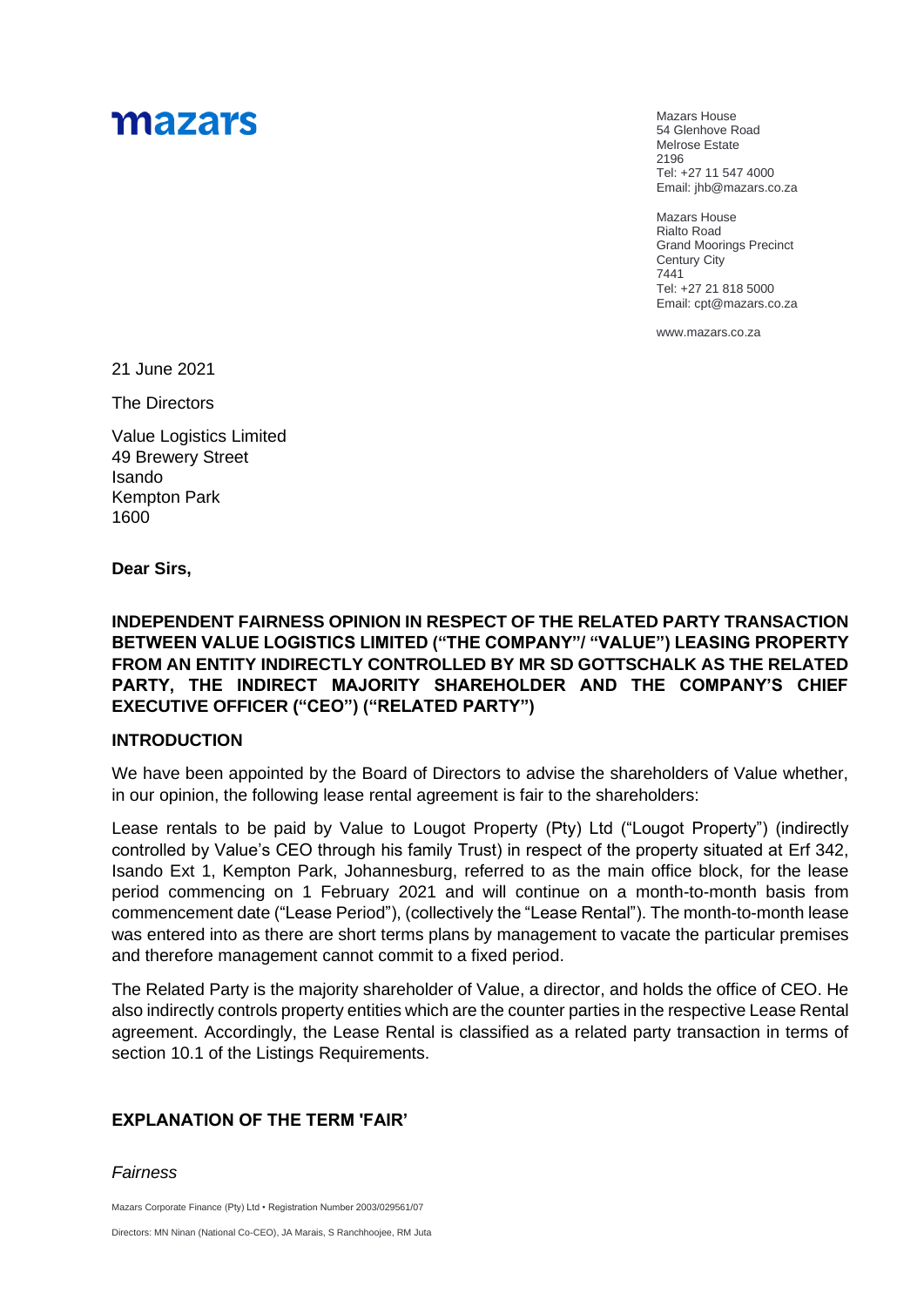The term 'fairness' is defined in Schedule 5 of the JSE Listings Requirements as being primarily based on quantitative issues. Therefore, the Lease Rental would be considered fair to the Value shareholders if the total rental expense is equal to or less than an arm's length market related rental range of similar properties. Consideration was also given to potential costs to the business if the operations were to be relocated to new premises.

# **ASSUMPTIONS**

We arrived at our opinion based on the following assumptions:

- Current economic, regulatory and market conditions will not change materially;
- That reliance can be placed on the signed lease agreement;
- That reliance can be placed on the independent assessment property valuation report as included in the report signed 23 April 2021 performed by PropValAssist Valuers of the open market rentals of similar properties in relation to Erf 342, Isando Ext 1, Kempton Park, Johannesburg; and
- Where relevant, representations made by management and/or directors (including the Independent Chairman and excluding the CEO) were corroborated to source documents prepared by third parties, independent analytical procedures performed by us and by examining and analysing external factors that influence the business.

## **SOURCES OF INFORMATION**

In the course of our analysis, we relied upon financial and other information obtained from management together with industry related and other information available in the public domain. Our conclusion is dependent on such information being accurate in all material respects.

The principle sources of information used in formulating our opinion regarding the Lease Rental includes:

- Corroborating source documentation as provided by management;
- Signed lease agreement entered into between Value and Lougot Property;
- Independent assessment property valuation report as included in the report signed 23 April 2021 performed by PropValAssist Valuers of the open market rentals of similar properties in relation to Erf 342, Isando Ext 1, Kempton Park, Johannesburg. Refer to the 'Procedures' below for our assessment of the independent property valuer and their related report;
- Information and assumptions made available by and from discussions held with independent executive directors of Value in terms of the rationale for the Lease Rental; and
- Publicly available information relating to Value and other competitors in the sector that we deemed to be relevant, including company announcements.

We obtained the information through:

- Conducting interviews with management, directors and senior staff members;
- Obtaining corroborating evidence from third parties such as property experts; and
- Extracting information from the internet and the press.

We satisfied ourselves as to the appropriateness and reasonableness of the information with reference to:

• Review of the independent assessment as included in the report signed 23 April 2021 performed by PropValAssist Valuers of the open market rentals of similar properties in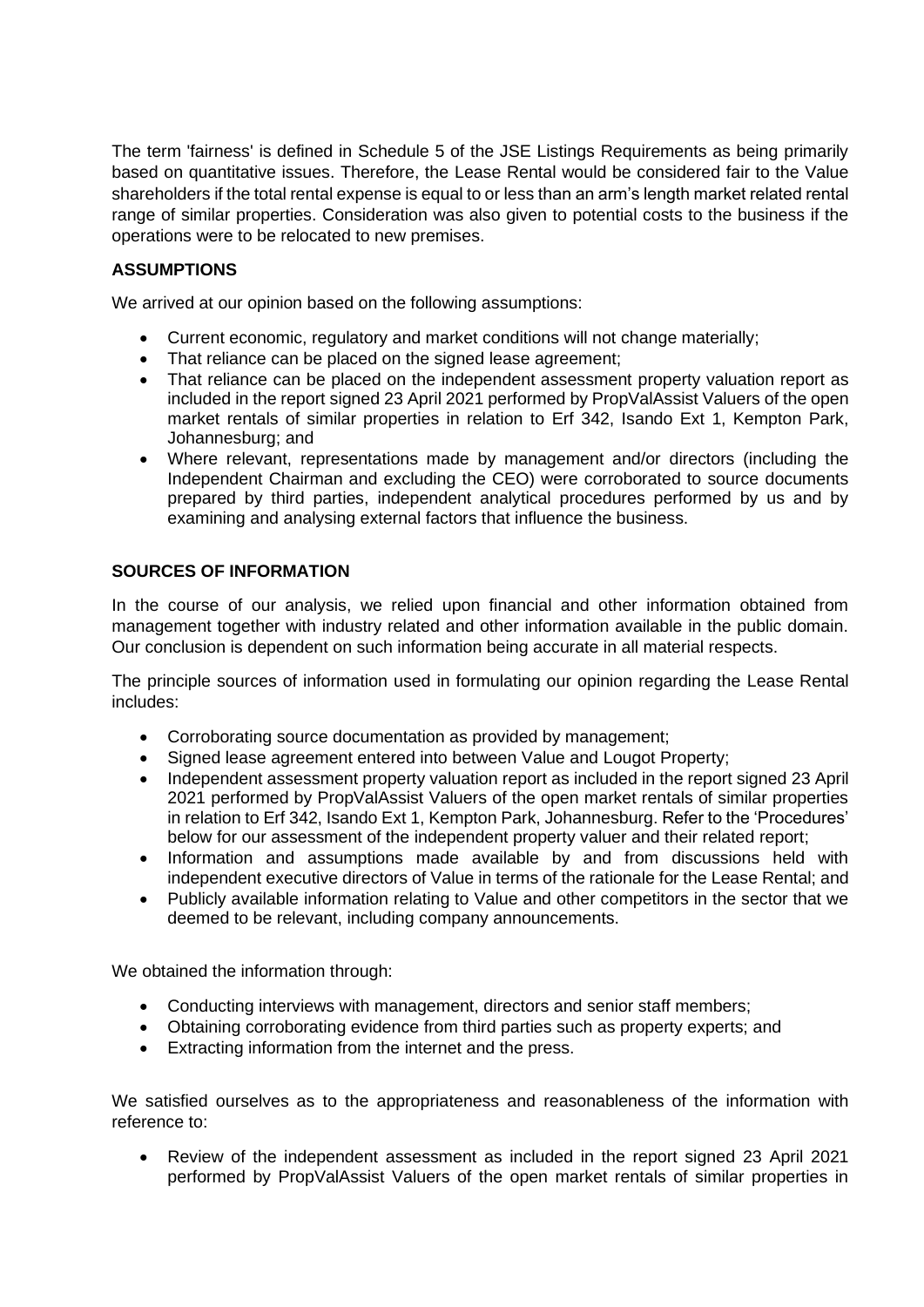relation to Erf 342, Isando Ext 1, Kempton Park, Johannesburg. The independent valuation took heed of the requirements of SAPOA. The subject property was originally inspected on 31 August 2015. The valuation performed on 23 April 2021 is a new and revised valuation, taking into account the current market as well as micro and macro-economic conditions. This report includes amongst others, an assessment of the condition of the properties, recent sales of comparable properties and rentals of comparable companies. The valuation review performed on 23 April 2021 is the first valuation since 31 August 2015. From discussions with management, as well as review of the independent assessment report, properties are all properly maintained to the same standard and there have been no changes or additions to the said properties since the original inspection date;

- Satisfied ourselves that no material or adverse changes to the market related rental range sourced and used from the valuation report between the date of the valuation report and the date of the opinion;
- A review of the qualifications of the valuer, the valuation methodology utilised and the reasonableness of assumptions utilised in the independent property valuation. We confirm that we are satisfied with the methodology and assumptions utilised in assessing market related rentals in this valuation of the property;
- A review of comparable market lease rentals for the specific property area;
- Understanding the industry in which the company operates; and
- Assessing whether replies from management on certain issues were corroborated by third parties and documentary evidence.

#### **LIMITING CONDITIONS AND RELATED PARTY RELATIONSHIPS**

We have relied upon the accuracy of information provided to us or otherwise reviewed by us, for the purposes of this opinion, whether in writing or obtained through discussion with the management of Value. We express no opinion on this information.

There were no limiting conditions, or any restrictions of scope imposed by the client whilst this opinion was being prepared.

Our opinion is based on current economic, regulatory, market as well as other conditions. Subsequent developments may affect this opinion, which we are under no obligation to update, review or re-affirm.

This letter and opinion are provided solely for the benefit of the shareholders of Value in connection with and for the purposes of their consideration of the Lease Rental.

There is no relationship between Mazars Corporate Finance (Pty) Ltd ("MCF") and any other parties involved in the Lease Rental. MCF has no shares in Value or any other party involved in the Lease Rental. MCF's fees are not payable in shares.

Each shareholder's individual decision may be influenced by such shareholder's particular circumstances and accordingly each shareholder should consult an independent advisor if in any doubt as to the merits or otherwise of the Lease Rental.

#### **PROCEDURES**

In order to assess the fairness of the terms and conditions relating to the Lease Rental, we have performed, amongst others, the following procedures:

- Reviewed the signed lease agreement entered into between Value and Lougot Property;
- Considered information made available by and from discussions held with the directors and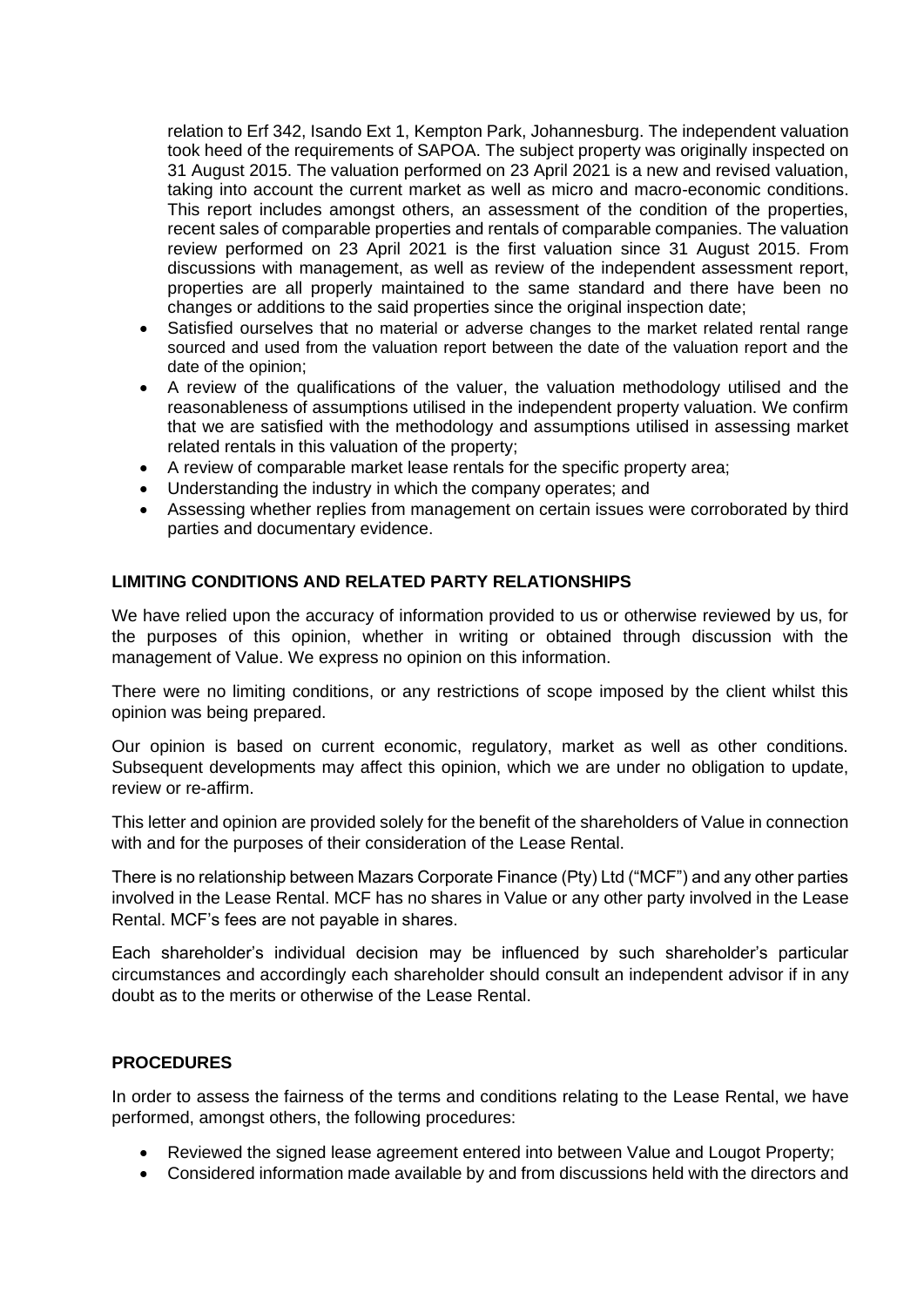management of Value;

- Considered the rationale for the Lease Rental;
- Reviewed and utilised the independent assessment property valuation report as included in the report signed 23 April 2021 performed and prepared by PropValAssist Valuers of the open market rentals of similar properties in relation to Erf 342, Isando Ext 1, Kempton Park, Johannesburg;
- Quantitatively compared the rental expense per square meter as per the lease agreement, taking account of the total rental and area of the property, to a range of arm's length market related rentals provided in the independent assessment report;
- Reviewed the independent assessment report to confirm that comparable properties were in a similar area as well as of similar size, grade and type, where practicable;
- Relied on PropValAssist Valuers' conclusion that the rental is considered market related: and
- Consideration was also given to potential costs to the business if the operations were to be relocated to new premises.

We believe the above procedures commercially justify the conclusion outlined below.

## **CONFIRMATION OF PERFORMANCE OF VALUATION AND VALUATION METHODOLOGY**

We confirm that we have assessed the fairness of the Lease Rental by comparison of the lease expenses paid to the market related rental paid for similar properties as quoted in the independent assessment report. This includes a recommendation by PropValAssist of a fair market related annual escalation of the Lease Rental. The annual escalation recommended (6.5%p.a.) in the PropVal Assist valuation, is the escalation applied in the Lease Rental Renewal. After consideration of the assessment performed by PropValAssist, in relation to comparable market rentals and escalations, as well as the current market expectation of rental escalations, we believe the escalation applied is fair. As the lease continues on a month-to-month basis, the escalation applies after the anniversary of the commencement date (12 months later) each year. This rental is based on a rental per square meter, with the floorspace rented remaining constant throughout. Should either party wish to cancel the lease, they can do so with one months calendar notice, which promotes fairness.

We have placed reliance on the independent assessment performed by PropValAssist Valuers of the open market rental of Erf 342, Isando Ext 1, Kempton Park, Johannesburg. We have placed reliance on PropValAssist Valuers' conclusion that the rental is considered market related.

Key value drivers to the assessment of fairness are as follows (as included in the independent valuation report):

#### **Internal:**

- Comparable market related rentals of similar properties;
- Lease annual escalations (6.5% p.a.);
- Square meters per the lease agreements; and
- Duration of lease period (month to month).

A comparison of internal key value drivers was made to comparable properties within the independent report for reasonability purposes. No inconsistencies were noted.

## **External:**